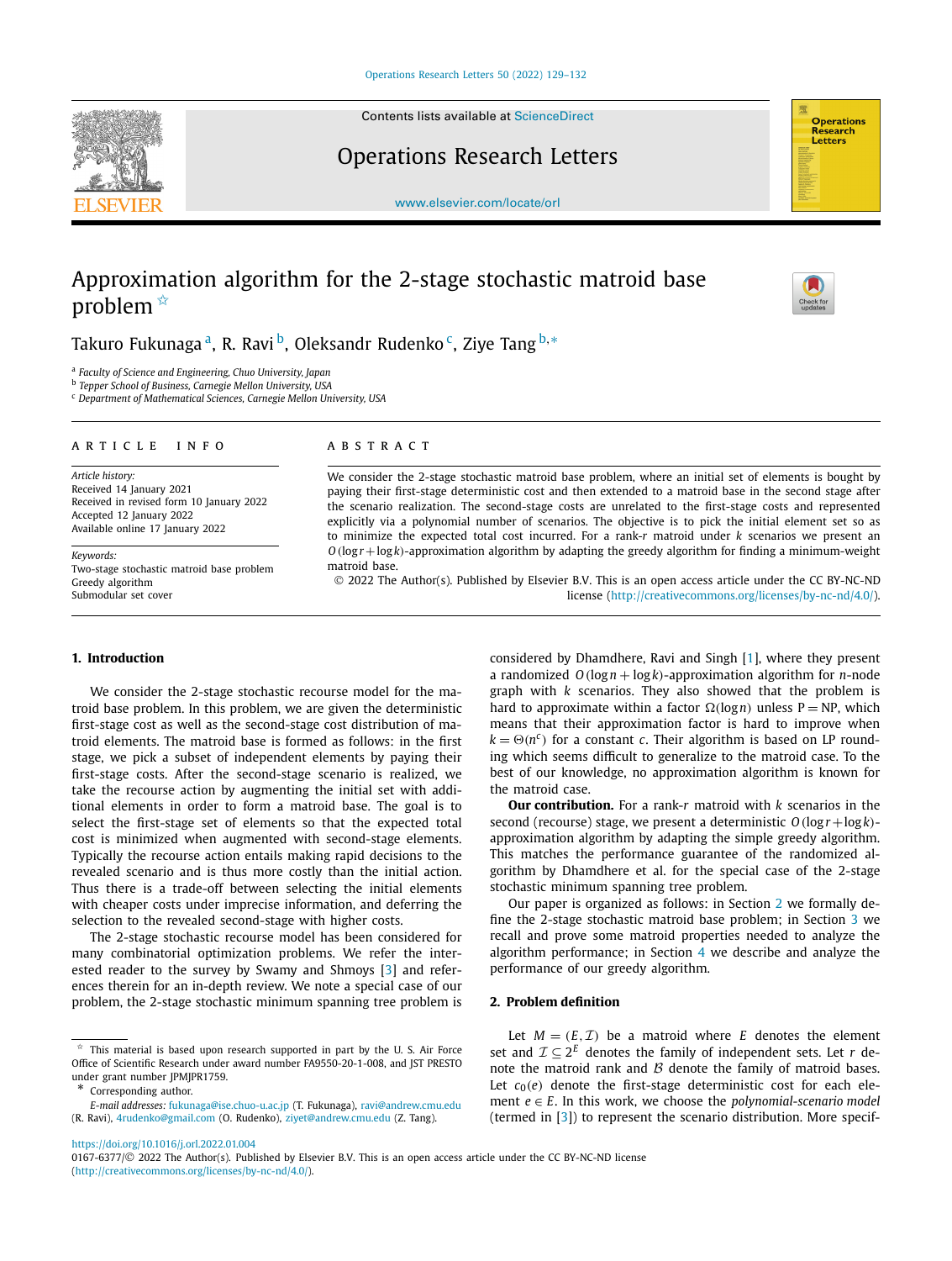<span id="page-1-0"></span>ically, we are given *k* scenarios with the corresponding probability *p<sub>i</sub>* (so that  $p_1 + \ldots + p_k = 1$ ) and the cost functions  $c_i(e)$  for each element  $e \in E$  for  $i = 1, \ldots, k$ .

The matroid base is formed as follows: in the first stage, we pick a subset  $E_0$  of independent elements by paying their firststage costs. After the second-stage is realized as scenario *i*, we take the recourse action by augmenting  $E_0$  with set  $E_i$  in order to form a base. The goal is to select the first-stage set of elements to  $E_0$  in order to minimize the expected total cost incurred, i.e.  $\sum_{e \in E_0} c^0(e) + \sum_{i=1}^k p_i \sum_{e \in E_i} c_i(e)$ .

#### **3. Properties of matroids**

Roughly speaking, our algorithm employs a greedy strategy of adding elements to the first stage solution so that they improve the expected cost of completing the current solution in the second stage. In particular, we will choose greedily an element whose ratio of first-stage cost to the reduction in the expected completion cost is the smallest. To relate the cost of the elements added this way to that of the optimum we relate the ratio cost of the element to that of the optimum solution at this stage. To do this, we prove in this section that the reduction in the cost of an optimal base by contracting a subset of elements as a function of this set of elements is submodular.

**Notation.** We fix the cost function  $c \in \mathbb{R}^E$  on a matroid  $M =$  $\sum_{e \in F} c(e)$ . We let  $c^*(M)$  denote the minimum cost of a base of *(E, T)* throughout this section. For a subset  $F ⊂ E$ , let  $c(F) :=$ *M*. For any  $F \subseteq E$ , *M*/*F* is the matroid obtained by contracting *F*, and  $T_F$  denotes a minimum cost base of  $M/F$ . We simply write  $T_{\emptyset}$ as *T* . For ease of presentation, we assume that no two elements of *E* have the same cost. By this assumption, the minimum cost base of  $M/F$  is unique for any  $F \subseteq E$ .

The following property is well-known:

**Lemma 1** *(Weak elimination property of circuits). Let C, C be two distinct circuits of a matroid such that there exists an element*  $e \in C \cap C'$ *. Then,*  $C \cup C' \setminus \{e\}$  *is dependent.* 

The following theorem generalizes the matroid base exchange property:

**Theorem 1** *([[2](#page-3-0)]). Let A and B be two bases of a matroid. For any partition*  $A = A_1 \sqcup \cdots \sqcup A_k$ , *there exists a partition*  $B = B_1 \sqcup \cdots \sqcup B_k$  *such that*  $(A \setminus A_i) \cup B_i$  *is a base for each*  $i = 1, \ldots, k$ .

We now study the property of contracted matroids.

**Lemma 2.** For any *X*, *Y* ⊆ *E* with *X* ⊆ *Y* where *Y* ∈ *I*, we have  $T_Y$  ⊆ *T <sup>X</sup>*

**Proof.** We prove the lemma for  $X = \emptyset$ ; if  $X \neq \emptyset$ , then it suffices to apply the lemma to  $M/X$ . Let  $E \setminus Y = \{e_1, \ldots, e_m\}$ . We suppose that they are sorted so that  $c(e_1) < c(e_2) < \cdots < c(e_m)$ . When the greedy algorithm computes  $T_Y$  of  $M/Y$ , it checks these elements in the increasing order of their indices, and each element is added to the solution when this addition does not violate the independence of the solution. Let  $T_i$  be the solution kept by the algorithm when *e<sub>i</sub>* is going to be checked.  $T_{i+1} = T_i \cup \{e_i\}$  if  $T_i \cup \{e_i\} \cup Y \in \mathcal{I}$ , and  $T_{i+1} = T_i$  otherwise. Similarly, define  $T'_i$  as the solution kept by the algorithm applied to  $M$  when  $e_i$  is going to be checked.

We prove by induction that  $T_i \subseteq T'_i \setminus Y$  holds for any *i*. When  $i = 1$ , the claim follows because  $T_1 = \emptyset = T'_1 \setminus Y$ . Let  $i > 1$  and suppose that the condition holds for any  $i' < i$ . Suppose for a contradiction that  $e_{i-1} \in T_i$  and  $e_{i-1} \notin T'_i$ . Then  $T'_{i-1} \cup \{e_{i-1}\}\)$  has the circuit *C* including  $e_{i-1}$ . Because  $e_{i-1} \in T_i$  implies that  $T_{i-1} \cup \{e_{i-1}\}\$  includes no circuit of *M/Y* , at least one element in *C* \ *(*{*ei*−1} ∪ *Y )* is not included in  $T_{i-1}$ . We denote the set of such elements by *K*. For each element  $e' \in K$ ,  $T_{i-1} \cup \{e'\}$  has a circuit  $C_{e'}$  of  $M/Y$ . Then, by the weak elimination property of circuits,  $(C \setminus K) \cup (\bigcup_{e' \in K} (C_{e'} \setminus$ {*e* }*))* is dependent. This contradicts the fact that *Ti*−1∪{*ei*−1} is independent because  $(C \setminus K) \cup (\bigcup_{e' \in K} (C_{e'} \setminus \{e'\})) \subseteq T_{i-1} \cup \{e_{i-1}\}.$  □

**Lemma 3.** Let  $F \in \mathcal{I}$ , and define  $h: 2^F \rightarrow \mathbb{R}_+$  by  $h(X) = c^*(M)$  −  $c^*(M/X)$  for each  $X \subseteq F$ . Then, h is monotone (nondecreasing) submod*ular.*

**Proof.** The monotonicity of *h* is immediate from the definition of *h*. Hence we prove the submodularity of *h* in this proof. Let *X, Y* ⊆ *F*. By Lemma 2,  $T_{X\cup Y} \subseteq T_X \subseteq T_{X\cap Y} \subseteq T$  and  $T_{X\cup Y} \subseteq T_Y \subseteq T_{X\cap Y}$ . In this proof, we assume without loss of generality that the elements in *X* ∪ *Y* are not included in *T* ; if *e* ∈ *X* ∪ *Y* is included in *T* , then we make a new element  $e'$  parallel to  $e$ , and replace  $e$  in  $X$ and in *Y* by *e'*. In a similar vein, if  $X \cap Y \neq \emptyset$ , then it suffices to consider  $M/(X \cap Y)$  instead of M. Therefore, we assume that *X* ∩ *Y* = ∅, and hence  $h(X ∩ Y) = 0$ . In the following, we prove *h*(*X*) + *h*(*Y*) ≥ *h*(*X* ∪ *Y*).

Each of *X*∪*Y* and *T*  $\setminus T_{X\cup Y}$  includes a base of *M*/*T*<sub>*X*∪*Y*</sub>. Then, by applying Theorem 1 to  $X \cup Y$  and  $T \setminus T_{X \cup Y}$ , there exists a partition *T*  $\setminus$  *T*<sub>*X*∪*Y* = *X'*  $\cup$  *Y'* such that each of *X'*  $\cup$  *Y* and *X*  $\cup$  *Y'* includes a</sub> base of  $M/T_{X\cup Y}$ . By the definition of  $T_{X\cup Y}$ , each of  $T_{X\cup Y} \cup X' \cup Y$ and  $T_{X\cup Y} \cup X \cup Y'$  includes a base of *M*.

Observe that  $h(X \cup Y) = c(T) - c(T_{X \cup Y}) = c(X') + c(Y')$ . Since *T*<sub>*X*∪*Y*</sub> ∪ *Y*′ = *T*  $\setminus$  *X*′ includes a base of *M*/*X*, we have *c*(*T*<sub>*X*</sub>) ≤  $c(T) - c(X')$ . Thus,  $h(X) = c(T) - c(T_X) \ge c(X')$ . Similarly, since *T*<sub>*X*∪*Y*</sub> ∪ *X'* = *T*  $\setminus$  *Y'* includes a base of *M/Y*, we have *c*(*T*<sub>*Y*</sub>) ≤  $c(T) - c(Y')$ . This implies  $h(Y) = c(T) - c(T_Y) \ge c(Y')$ . Combining **these inequalities gives**  $h(X) + h(Y) ≥ h(X ∪ Y)$ .  $□$ 

Based on the submodularity of *h*, we can prove the following lemma, which is the key to analyzing the performance of our greedy algorithm in Section [4](#page-2-0).

**Lemma 4.** For any independent set  $F \in \mathcal{I}$  of  $M = (E, \mathcal{I})$ , there exists an *element*  $e \in F$  *such that* 

$$
\frac{c_0(e)}{\sum_{i=1}^k p_i(c_i^*(M) - c_i^*(M/e))} \le \frac{c_0(F)}{\sum_{i=1}^k p_i(c_i^*(M) - c_i^*(M/F))}.
$$
 (1)

**Proof.** Let  $F = \{e_1, e_2, \dots, e_l\}$ , and let  $e \in \arg \min_{e' \in F} c_0(e')/e'$  $\sum_{i=1}^{k} p_i(c_i^*(M) - c_i^*(M/e'))$ . We prove that this *e* satisfies (1).

For any  $E' \subseteq F$ , let  $h(E') = c_i^*(M) - c_i^*(M/E')$ . Then, for any  $i =$ 1*,* 2*,...,k*,

$$
c_i^*(M) - c_i^*(M/F)
$$
  
=  $\sum_{j=1}^l (c_i^*(M/(e_1, e_2, ..., e_{j-1})) - c_i^*(M/(e_1, e_2, ..., e_j)))$   
=  $\sum_{j=1}^l (h((e_1, e_2, ..., e_j)) - h((e_1, e_2, ..., e_{j-1})))$ 

holds. By the submodularity of *h* proven in Lemma 3, the righthand side is at most

$$
\sum_{j=1}^{l} (h({e_j}) - h(\emptyset)) = \sum_{j=1}^{l} (c_i^*(M) - c_i^*(M/e_j)).
$$

Therefore,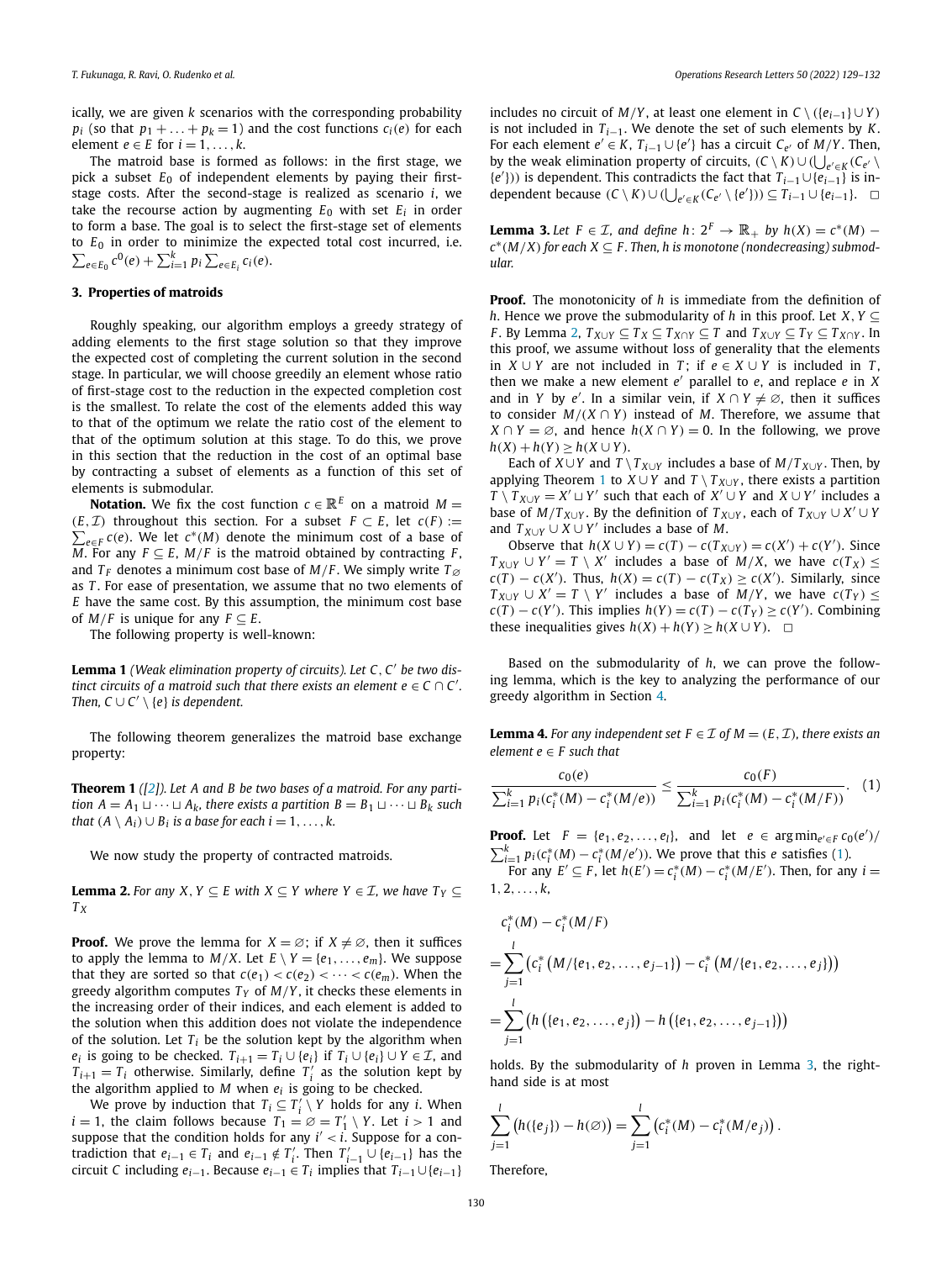<span id="page-2-0"></span>
$$
\frac{c_0(e)}{\sum_{i=1}^k p_i(c_i^*(M) - c_i^*(M/e))}
$$
\n
$$
\leq \frac{\sum_{j=1}^l c_0(e_j)}{\sum_{j=1}^l \sum_{i=1}^k p_i(c_i^*(M) - c_i^*(M/e_j))}
$$
\n
$$
\leq \frac{c_0(T)}{\sum_{i=1}^k p_i(c_i^*(M) - c_i^*(M/F))}.\square
$$

#### **4. Algorithm**

#### *4.1. Overview*

Recall *r* is the matroid rank and *k* is the number of scenarios. Our algorithm consists of two steps. First we perform a preprocessing step so that the second stage cost in the worst case is at most *rk* times the optimal second stage cost. This step is achieved by choosing certain elements in the first stage so that we can forbid the use of costly elements in each scenario in the second stage while still keeping the problem feasible. We employ the greedy algorithm for the submodular set cover from [[4\]](#page-3-0) to show that the elements chosen in this step have a bounded cost. In the second step, we run a simple greedy algorithm to pick elements until the second stage cost becomes comparable to the optimal second stage cost. The restriction that the worst-case second stage cost is at most *rk* times the optimal allows us to bound the cost of the first stage; the first stage aims to reduce the second stage costs from up to *rk* times optimal to a constant factor of optimal, by paying roughly the cost of an optimal solution for reducing the expected second-stage costs by a constant factor.

#### *4.2. Preprocessing*

In the preprocessing step we aim to solve the following problem.

**Definition 1** *(Matroid base extension).* Let  $M = (E, \mathcal{I})$  be a matroid, and let  $F_1, \ldots, F_k \subseteq E$  be given subsets of *E*. We are also given a weight  $w(e)$  for each  $e \in E$ . Then, we want to find a minimum weight subset  $F \subseteq E$  such that  $F \cup F_i$  includes a base of *M* for each  $i = 1, 2, \ldots, k$ .

In the following, we present an *O(*log*k)*-approximation algorithm based on a reduction to the submodular set cover problem.

**Definition 2** *(Submodular set cover).* In the submodular set cover problem, we are given a monotone (nondecreasing) submodular function *f* on a ground set *I* and a nonnegative weight of each element in *I*. Then the problem requires finding a minimum weight subset *I'* of *I* such that  $f(I') = f(I)$ .

Wolsey [\[4\]](#page-3-0) shows that there exists a greedy algorithm which achieves an approximation ratio of  $O(\log \max_{i \in I} f({i})$  for the submodular set cover problem.

**Theorem 2.** *There exists an O(*log*k)-approximation algorithm for the matroid base extension problem.*

**Proof.** We claim that the matroid base extension problem can be reduced to an instance of the submodular set cover problem. Define a function  $f: 2^E \to \mathbb{R}_+$  by  $f(F) = \sum_{i=1}^k r_{M/F_i}(F)$  for each *F*  $\subseteq$  *E*, where  $r_{M/F_i}$  is the rank function of the matroid  $M/F_i$ . Then *F* is feasible to the matroid base extension problem if and only if *f* (*F*) = *f* (*E*). Note that max<sub>*e*∈*E*</sub> *f* ({*e*}) ≤ *k*, and thus this reduction gives an *O(*log*k)*-approximation for the matroid base extension problem.  $\Box$ 

## **Algorithm 1** Preprocess(*M*,  ${c_i}_{i=1}^k$ , *b*).

**Input:** *M*: matroid; *c*<sub>i</sub>: cost function for scenario *i*; *b*: estimate of expected secondstage cost

2: Let *A* be the output of the *O(*log*k)*-approximation algorithm for the matroid base extension problem with above  $F_i$  and weight function  $c_0$   $\rightarrow$  Theorem 2

#### **Algorithm 2**  $O(\log r + \log k)$ -approximation algorithm.

**Input:** M: matroid;  $c_i$ : cost function for scenario  $i = 0, 1, ...$ 

**Output:**  $B \subset E$ 

- 1: Guess a and b such that  $a/2 \le c_0(E_0^*) \le a$  and  $b/2 < \sum_{i=1}^k p_i c_i^* (M/E_0^*) \le b$  for some optimal solution  $E_0^*$ .
- 2:  $A \leftarrow$  Preprocess(*M,* { $c_i$ }<sup>*k*</sup></sup> 2: *A* ← Preprocess(*M*, { $c_i$ <sub>*i*<sup>2</sup><sub>i</sub>=1</sub>, *b*)  $\rightarrow$  Algorithm 1<br>3: Set *M*<sup>*/*</sup>/*E*  $\rightarrow$  *J*<sup>*k*</sup>  $\rightarrow$  *nc*<sup>\*</sup>*(M/E*) := 0 and *T*<sub>0</sub> := ∅. For any *F* ⊂ *E*\*A*, let *g*(*F*) :=
- $\sum_{i=1}^{k} p_i c_i^* (M'/F)$ .
- 4: **while**  $g(T_j) b > \frac{g(T_0) b}{rk}$  and  $\exists e$  with  $c_0(e) \le a$  in  $M'/T_j$  do
- 5: In  $M'/T_j$ , find an element  $e_j$  such that  $c_0(e_j) \le a$  and it minimizes  $c_0(e_j)/(g(T_j) - g(T_j \cup \{e_j\})$ .
- 6: Let  $T_{j+1} = T_j \cup \{e_j\}$ . Increase *j* by 1
- 7: Let *B* be an arbitrary maximal independent set of  $A ∪ T_i$

Algorithm 1 outlines the preprocessing step. Let  $E_0^*$  be the set of elements chosen by an optimal solution in the first stage. Then the second stage cost of the optimal solution is  $\sum_{i=1}^{k} p_i c_i^* (M/E_0^*)$ . In the preprocessing, we guess this value within a constant factor. We let *b* be the guessed value, and we assume that  $b/2 < \sum_{i=1}^{k} p_i c_i^* (M/E_0^*) \leq b$ . For each  $i \in [k]$ , we define  $F_i =$  ${e \in E : p_i c_i(e) \leq b}$ . Then, we solve the matroid base extension problem with weights  $w := c_0$  by the  $O(log k)$ -approximation algorithm. Let *A* be the obtained solution. This solution satisfies the following property.

**Lemma 5.** 
$$
c_0(A) = O(\log k) \cdot c_0(E_0^*)
$$
 and  $\sum_{i=1}^k p_i c_i^*(M/A) \leq rkb$ .

**Proof.** When the *i*th scenario is realized, no element  $e \in E \setminus F_i$  is chosen by the optimal solution in the second stage since otherwise, the second stage cost of the solution is at least  $p_i c_i(e) > b$ . Hence  $E_0^* \cup F_i$  includes a base of *M* for each  $i \in [k]$ . This means that  $E_0^*$  is a feasible solution for the matroid base extension problem, and thus  $c_0(A) = O(\log k) \cdot c_0(E_0^*)$ .

Since *A* is feasible for the matroid base extension problem, *Fi* includes a base of  $M/A$  for each  $i \in [k]$ . Since each element of  $F_i$ has cost of at most  $b/p_i$ , the cost of the base is at most  $rb/p_i$ . *Hence*  $\sum_{i=1}^{k} p_i c_i^*(M/A) \le \sum_{i=1}^{k} p_i \cdot (rb/p_i) = rkb.$  □

#### *4.3. Main part*

Our algorithm is described in Algorithm 2. This algorithm outputs the set of elements chosen in the first stage. The guesses of *a* and *b* in line 1 can be enumerated in polynomial time by using binary search over the range of values of the optimal solution cost.

Let  $l + 1$  be the number of iterations in Algorithm 2 (thus the output of the algorithm is a maximal independent set of  $A \cup T_{l+1}$ ).

**Lemma 6.**  $c_0(A \cup T_{l+1}) = O(\log r + \log k) \cdot c_0(E_0^*)$ .

**Proof.** By applying Lemma [4](#page-1-0) where we set *M* to be *M /T <sup>j</sup>* and *F* to be  $E_0^*$ , we have that  $\forall j = 0, \ldots, l$ ,

$$
\frac{c_0(e_j)}{g(T_j) - g(T_{j+1})} \le \frac{c_0(E_0^*)}{g(T_j) - g(T_j \cup E_0^*)},\tag{2}
$$

where *g* is defined in line 3 of Algorithm 2. As a result, we can relate  $g(T_{i+1})$  to  $g(T_i)$  as follows:

**Output:** A subset of elements *A*

<sup>1:</sup> Let  $F_i := \{e \in E : p_i c_i(e) \leq b\}$  for  $i = 1, ..., k$